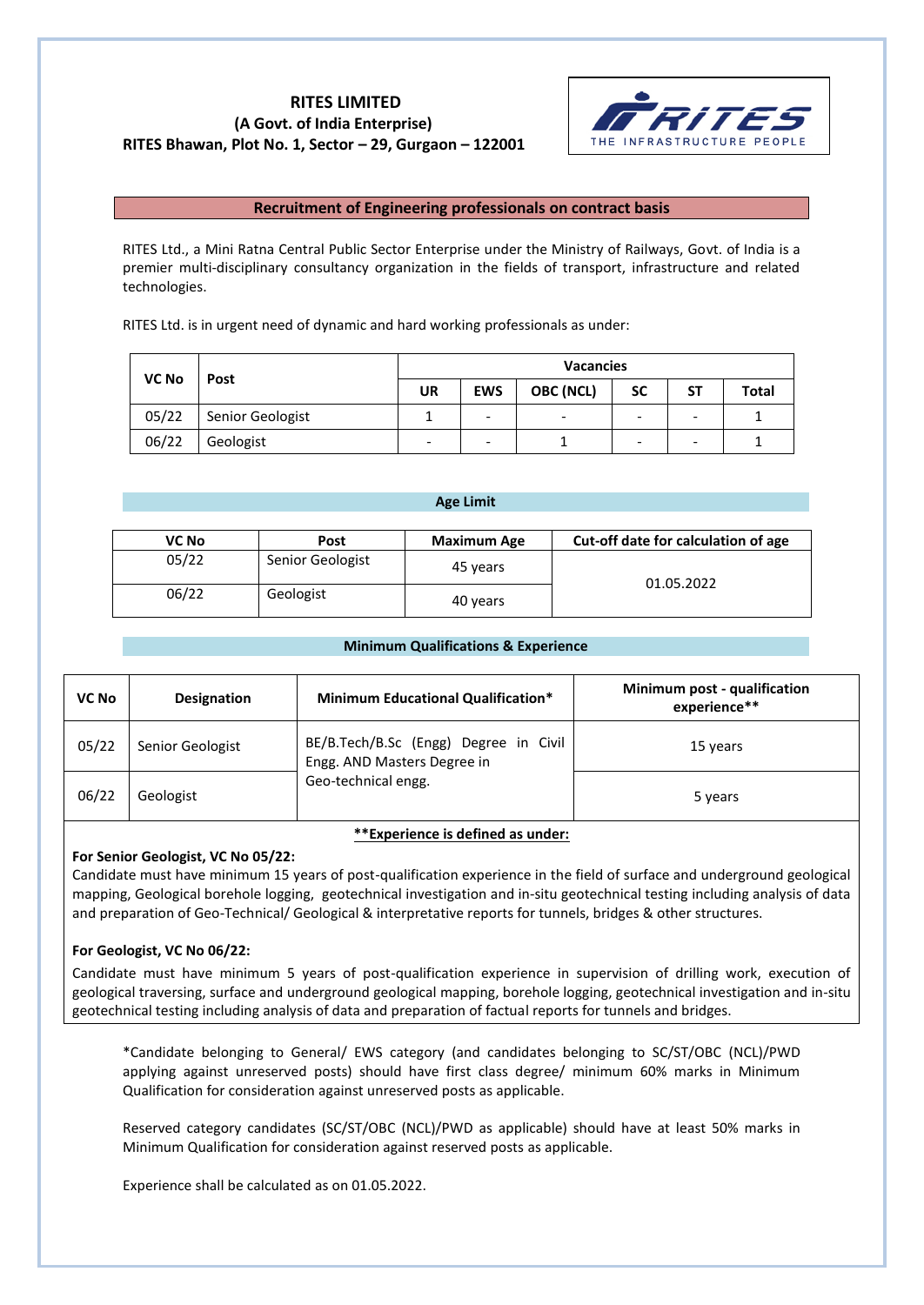## **Note for Educational Qualification:**

The candidate should possess Degree recognized by AICTE/UGC (as applicable); from a University incorporated by an Act of Central or State legislature in India or other Educational Institutions established by an Act of Parliament or declared to be Deemed as University under Section 3 of the University Grants Commission Act, 1956. Sections A & B examination of the Institution of Engineers (India) which is treated as equivalent to Degree by Govt. of India and recognized by AICTE, shall also be accepted.

### **Selection Process**

The applications received shall be screened for eligibility. The candidates may be shortlisted for selection. The company reserves the right to shortlist the number of candidates for Interview out of eligible candidates. Due to prevalent pandemic situation, based on the requirement and discretion of RITES, selection process may be conducted online.

## **For the post of Geologist, VC No 06/22:**

Based upon the performance in the Written Test, and fulfilling the conditions of eligibility; candidates shall be shortlisted for Interview.

| The weightage distribution of various parameters of the selection shall be as under:           |                     |                          |      |
|------------------------------------------------------------------------------------------------|---------------------|--------------------------|------|
|                                                                                                | Experience          |                          | 5%   |
|                                                                                                | <b>Written Test</b> | $\overline{\phantom{a}}$ | 60%  |
|                                                                                                | Interview           | $\overline{\phantom{a}}$ | 35%  |
| (Technical & Professional proficiency - 25 %; Personality Communication & Competency $-10\%$ ) |                     |                          |      |
|                                                                                                | Total               |                          | 100% |

A minimum of 50% marks (45% for SC/ST/OBC (NCL)/PWD against reserved posts) in written test, as applicable, and a minimum of 60% marks (50% for SC/ST/OBC (NCL)/ PWD against reserved posts), as applicable, in interview will be required to enable the candidate to be considered for placement on panel. There will be no minimum qualifying marks required in the aggregate.

## **For the post of Senior Geologist, VC No 05/22:**

The weightage distribution of various parameters of the selection shall be as under: Experience - 10% Interview - 90% (Technical & Professional proficiency - 60 %; Personality Communication & Competency – 30%) Total **100%** 

Merit list of only those candidates would be prepared who secure a minimum of 60% marks in the Interview process. There will be no qualifying marks required in the aggregate.

Appointment of selected candidates will be subject to their being found medically fit in the Medical Examination to be conducted as per RITES Rules and Standards of Medical Fitness for the relevant post.

Candidates have the option to appear for interview either in Hindi or English.

### **Relaxations & Concessions**

Reservation/ relaxation/ concessions to EWS/ SC/ST/OBC (NCL)/PWD/ Ex-SM/ J&K Domicile would be provided against reserved posts (where applicable) as per extant Govt. orders.

Relaxation in upper age limit to OBC (NCL)/ SC/ ST candidates shall be provided against reserved posts as per extant Govt. orders.

PWD candidates suffering from not less than 40% of the relevant disability shall only be eligible for the benefit of PWD. Such PWD candidates shall be eligible for relaxation of 10 years in upper age limit.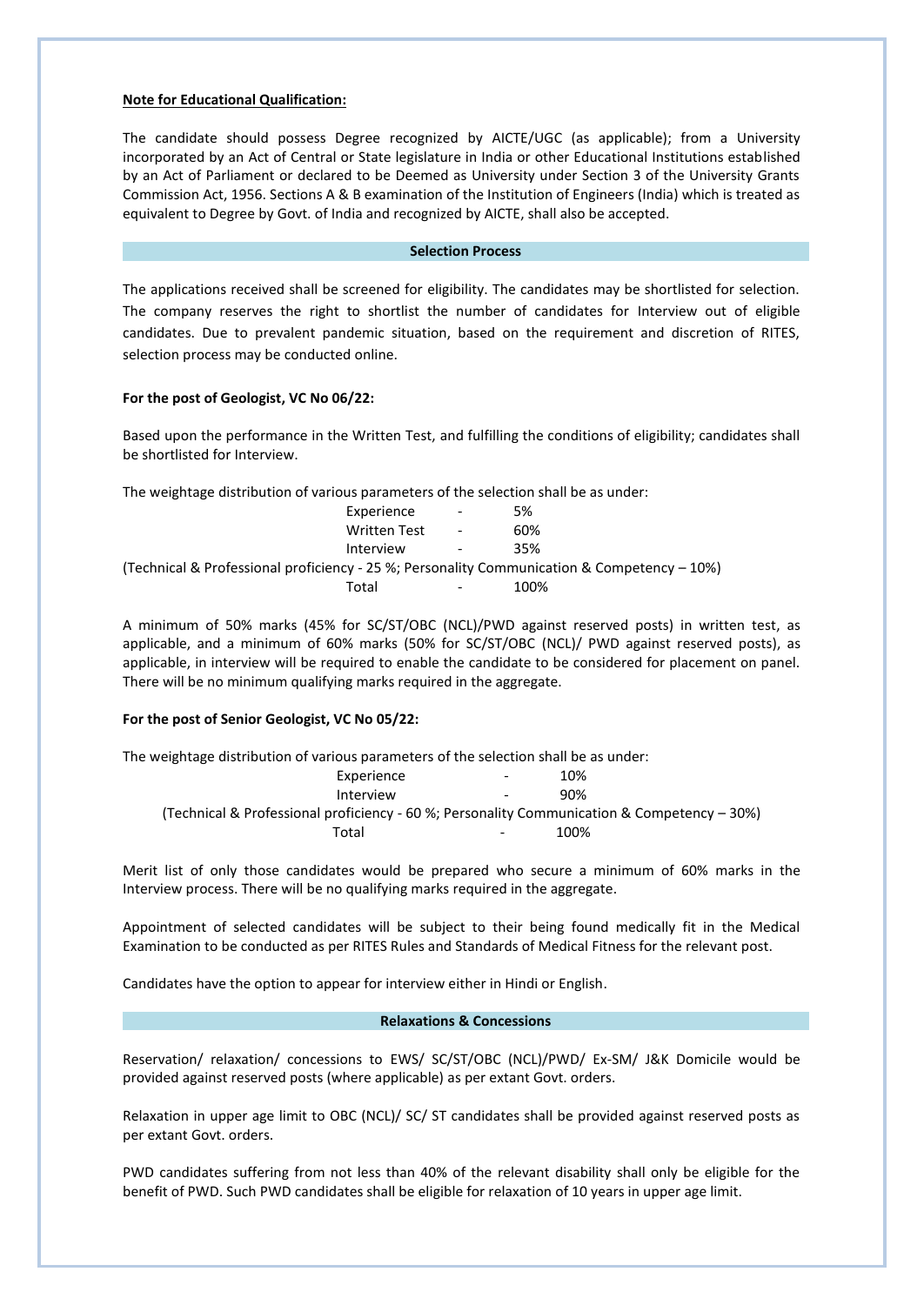PWD candidates will have to meet the Physical Requirements and Functional Classifications which have been identified for the post as under:

| S. No. | <b>Vacancy for</b><br>which identified | <b>Categories for which</b><br>identified | <b>Functional Classification</b> | <b>Physical</b><br><b>Requirements</b> |
|--------|----------------------------------------|-------------------------------------------|----------------------------------|----------------------------------------|
|        | Geologist/Senior                       | Locomotor disability                      | OA. OL                           | S, ST, BN, W, SE, MF,                  |
|        | Geologist                              | Hearing Impairment                        | н                                | $C, R, W$ &RW                          |

Functional Classification: The Physical Requirements:

| Code         | <b>Functions</b>             |
|--------------|------------------------------|
| OΗ           | Orthopaedically Handicapped  |
| VH           | <b>Visually Handicapped</b>  |
| HH           | Hard of Hearing              |
| OL           | One leg                      |
| <b>OA</b>    | One arm                      |
| BA           | <b>Both Arms</b>             |
| BН           | <b>Both Hands</b>            |
| <b>MW</b>    | Muscular Weakness            |
| OAL          | One arm one leg              |
| <b>BLA</b>   | <b>Both Legs and Arms</b>    |
| <b>BLOA</b>  | Both Legs one Arm            |
| LV           | Low Vision                   |
| <sub>B</sub> | <b>Blind</b>                 |
| PD           | <b>Partially Deaf</b>        |
| FD           | <b>Fully Deaf</b>            |
| <b>BL</b>    | <b>Both legs</b>             |
| D            | Dwarfism                     |
| <b>CP</b>    | Cerebral Palsy               |
| LC           | Leprosy Cured                |
| AAV          | <b>Acid Attack Victims</b>   |
| MD           | <b>Multiple Disabilities</b> |

| Code      | <b>Physical Requirements</b> |
|-----------|------------------------------|
| S         | Sitting                      |
| ST        | <b>Standing</b>              |
| W         | Walking                      |
| SE        | Seeing                       |
| н         | Hearing/Speaking             |
| <b>RW</b> | <b>Reading and Writing</b>   |
| C         | Communication                |
| MF        | Manipulation by fingers      |
| PP        | Pulling & Pushing            |
|           | Lifting                      |
| КC        | Kneeling & Crouching         |
| ΒN        | Bending                      |
| м         | Movement                     |
| JU        | Jumping                      |
| CL        | Climbing                     |

The above lists are subject to revision.

## **Nature & Period of Engagement**

The appointment shall be purely on contract basis initially for a period of one year, extendable until completion of the assignment subject to mutual consent and satisfactory performance.

Selected candidates shall be liable for posting anywhere in India as per Company requirements.

### **Remuneration**

Pay, allowances and perks for the post would be as under:

| <b>Post</b> | <b>Basic pay</b>                              | <b>Allowances</b>          | <b>Other perks</b>                 |
|-------------|-----------------------------------------------|----------------------------|------------------------------------|
|             | Rs. 29165/- (1 to 3 %                         | 65% in Non-metro cities    | Medical & Accidental Insurance for |
| Senior      | annual increment based                        | 70% in Metro Cites other   | self and Employer's contribution   |
| Geologist   | on the performance)                           | than Mumbai/Bangalore      | towards PF @ 12% would be          |
|             |                                               | 75% for Mumbai/ Bangalore. | borne by the company.              |
|             | Rs. 21702/- (1 to 3 %                         | 65% in Non-metro cities    | Medical & Accidental Insurance for |
| Geologist   | annual increment based<br>on the performance) | 70% in Metro Cites other   | self and Employer's contribution   |
|             |                                               | than Mumbai/Bangalore      | towards PF @ 12% would be          |
|             |                                               | 75% for Mumbai/ Bangalore. | borne by the company.              |

The Consolidated monthly Gross Emoluments including PF contribution of Employer for posting in Gurgaon comes out to be ₹ 53,081/- for Senior Geologist and Rs 39,497/- for Geologist which results in CTC of 6.3 LPA and 4.7 LPA respectively.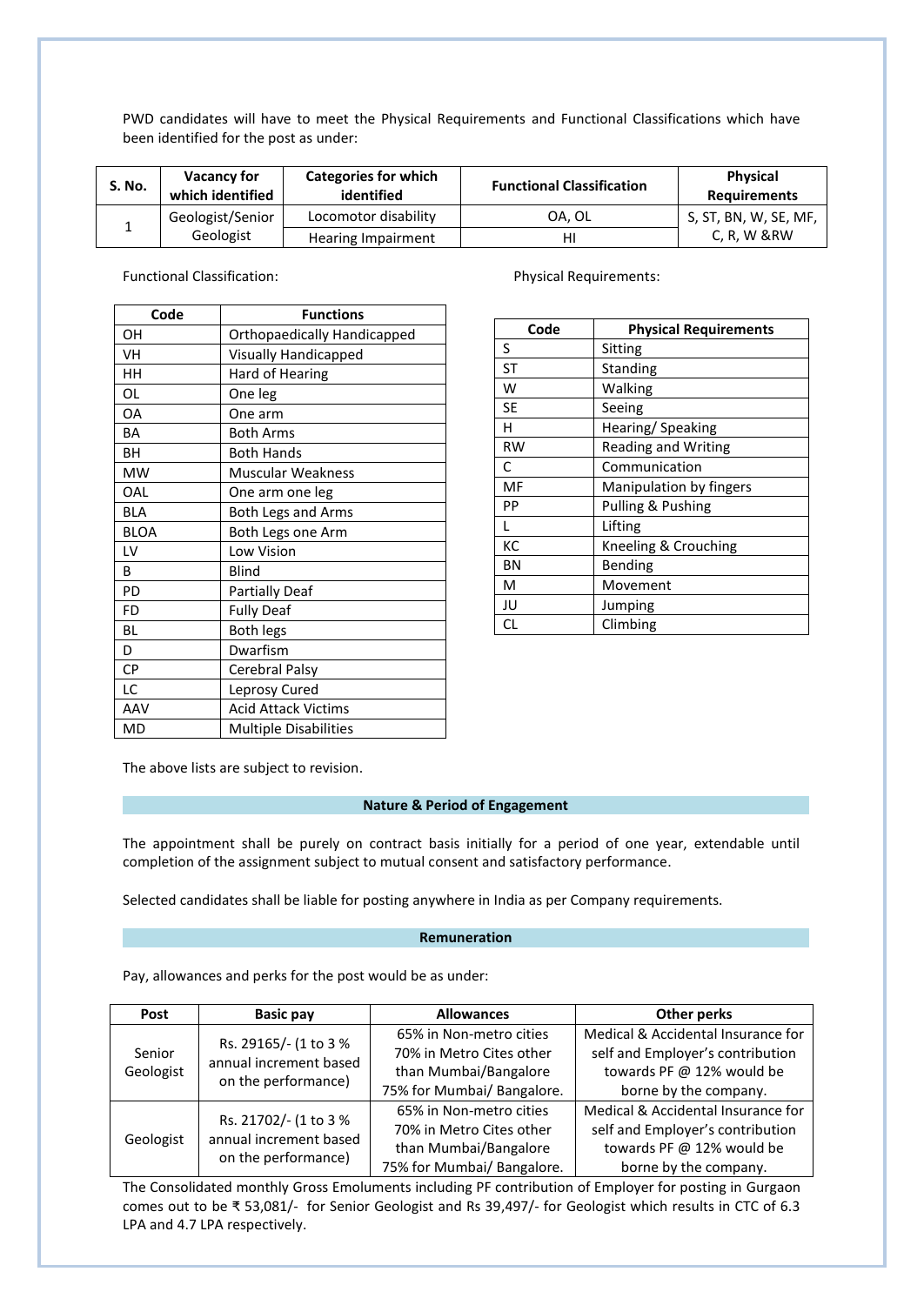**Remuneration mentioned above is only indicative. Actual remuneration shall depend upon place of posting and other terms & conditions of appointment**.

### **Fees**

The candidates will have to deposit the under mentioned amount of fees during online application:

| Category                   | Fee                                |
|----------------------------|------------------------------------|
| General/OBC Candidates     | Rs. 600/- plus Taxes as applicable |
| EWS/ SC/ST/ PWD Candidates | Rs. 300/- plus Taxes as applicable |

For any difficulty/ queries regarding fee payment, candidates may contact on following only:

Helpdesk No: 011 – 33557000 Extension Code - 13221 Helpdesk e-mail id: pghelpdesk@hdfcbank.com

#### **Note:**

- a) Candidates should note that the fee submitted through any other mode except the mode specified, will not be accepted by RITES and such applications will be treated as without fee and will be summarily rejected.
- b) Persons with disabilities are given concession in the fee provided they are otherwise eligible for appointment. A PWDs candidate claiming age relaxation/fee concession will be required to submit alongwith their Detailed Application Form, certified copy of the PWD certificate as per latest GOI format.

#### **How to Apply**

- **1. Before applying candidates should ensure that they satisfy the necessary conditions and requirements of the position.**
- 2. Interested candidates fulfilling the above laid down eligibility criteria are required to apply online in the registration format available in the Career Section of RITES website, http://www.rites.com.
- 3. While submitting the online application; the system would generate 'Registration No.' on top of online form filled up by the candidate. Note down this "Registration No." and quote it for all further communication with RITES Ltd.
- 4. While filling up the required details, candidates are advised to carefully and correctly fill the details of "Identity Proof". Candidates are also advised to note the same and ensure the availability of the same Identity Proof as it will be required to be produced in original at later stages of selection (if called).
- **5. After filling up the required details under the "Fill/ Modify Application Form", click on "Make payment". The payment details show the amount to be paid to the bank based on your category. Applications without successful fee payment shall be treated as incomplete and shall be summarily rejected.**
- 6. The candidates are also advised to keep a copy of Application Form submitted with them and to carry the same at the time of the selection (if called).
- 7. A copy of this online **APPLICATION FORM** containing the registration number is to be printed, signed, and furnished along with **SELF-ATTESTED SCANNED COPIES** of the following documents in the given order only from top to bottom (if called):
	- a. 2 recent passport size colour photographs
	- b. High School certificate for proof of Date of Birth
	- c. Certificates of Academic & Professional qualifications and statements of marks of all the qualifications for all semesters/years (Xth, XIIth, Diploma/ Graduation/ Post-Graduation as applicable)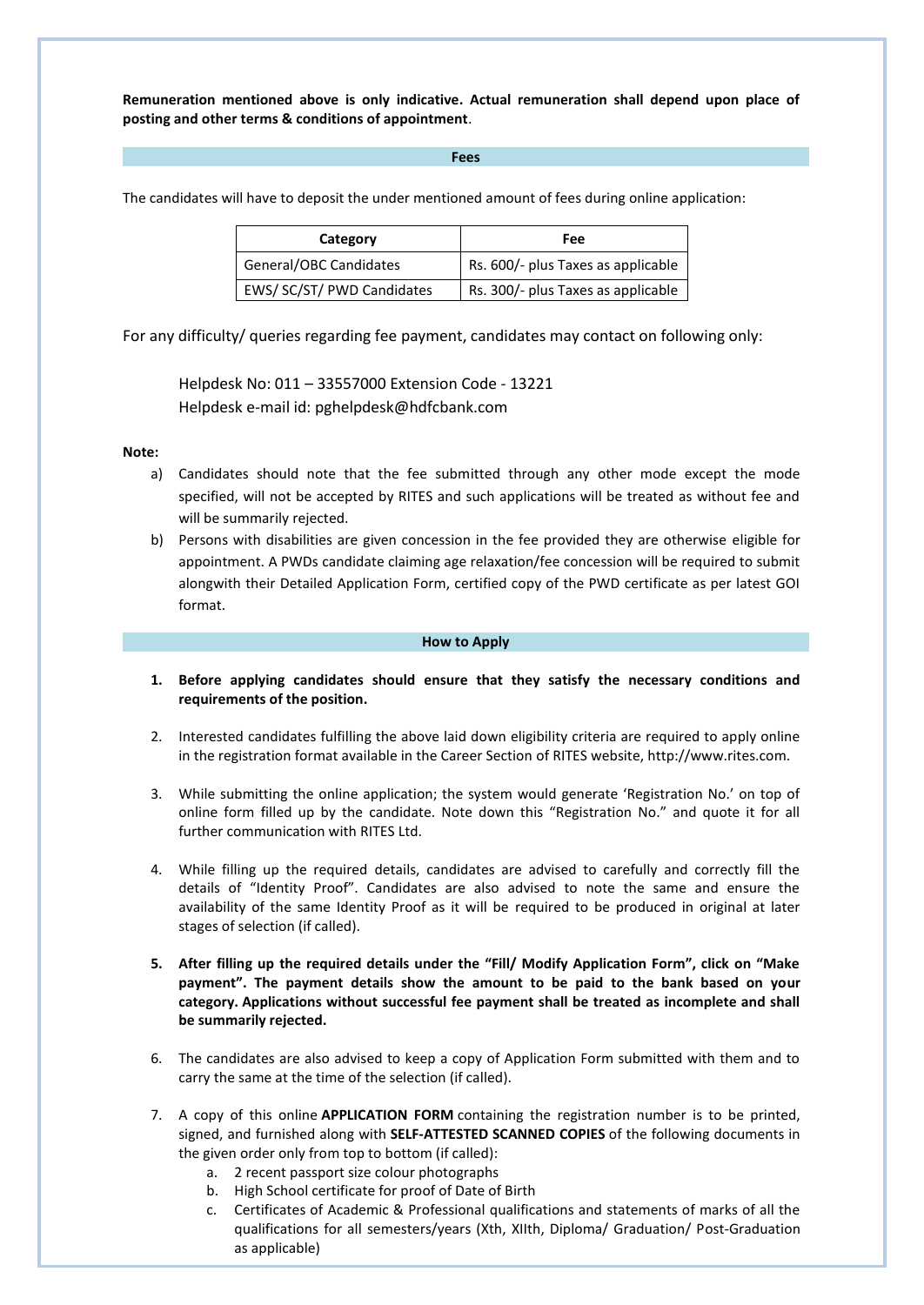- d. EWS/ SC/ST/OBC Certificate in the prescribed format by Govt. of India (if applicable)
- e. Proof of Identity & Address (Passport, Voter ID, Driving Lisence, Aadhaar Card etc)
- f. PAN Card
- g. Proof of different periods of experience as claimed in the Application Form (if applicable)
- h. Any other document in support of your candidature
- i. PWD Certificate as per latest format (if applicable).

## **All the above documents are to be uploaded on the RITES Website; within the date specified for the purpose.**

The scan copy of the documents should be of good quality and clearly visible.

- 8. Please attach copies of experience certificates from your previous employer in respect of claims made by you in your application. In respect of current employment, experience certificate/ joining letter along with last months' salary slips, or, Form 16 and other documents which clearly prove your continuity in the job are to be attached. In case your claim is not established from the proofs submitted by you; your application is liable to be rejected. Please check your claims and certificates submitted by you carefully. Incomplete application or, insufficient proof would entail rejection of your application. No claims would be entertained at a later stage.
- 9. For proof of CTC/ salary, candidates shall have to submit a copy of their last Form No. 16/ Earning Card/ salary slip/ Appraisal letter/ any other suitable document.
- 10. Community certificate (SC/ST/OBC) should be in the format prescribed by Government of India only. OBC candidates included in the Central List with certificate not more than 12 months old (with clear mention of candidate not belonging to "Creamy Layer") in the GOI prescribed format only will be considered for the posts reserved for OBC. EWS certificate should also be as per Gov. of India format.
- 11. Hard copies of documents are not to be sent to this office through post/ courier. Documents are to be uploaded on RITES portal only.
- 12. The original testimonials/documents along with one self-attested copy will have to be produced by the candidate(s) at the time of selection (if called).
- **13. Candidates who have registered online but whose application along with aforesaid documents are not submitted by the due date through RITES portal, their candidature may not be considered. The company reserves the right to consider only such applications which are received along with documents by the prescribed date. RITES Ltd. does not bear any responsibility for any delay for any reason whatsoever.**
- 14. Mere applying for the post/ submission of documents/ appearing or qualifying in the selection does not confer any right on the candidates for claiming selection. If it is found that a candidate does not fulfill the advertised eligibility criteria, his/her candidature will be summarily rejected.
- 15. Candidates should submit only one application for one vacancy and application once submitted cannot be altered. A valid e-mail ID is essential for submission of the online application. RITES will not be responsible for bouncing of any e-mail sent to the candidates. However, candidates can apply for any number of vacancies.
- 16. The candidates must submit all the details pertaining to his candidature viz. personal details, educational qualification details, experience details, category etc. Suppression, in this regard, if any, detected on a future date shall render the candidature liable for forfeiture.
- 17. If any claim made by a candidate is found to be incorrect, his/her candidature shall be summarily rejected.

## **Venue & Time**

Date, time and details of venue of the selection shall be communicated to the shortlisted candidates.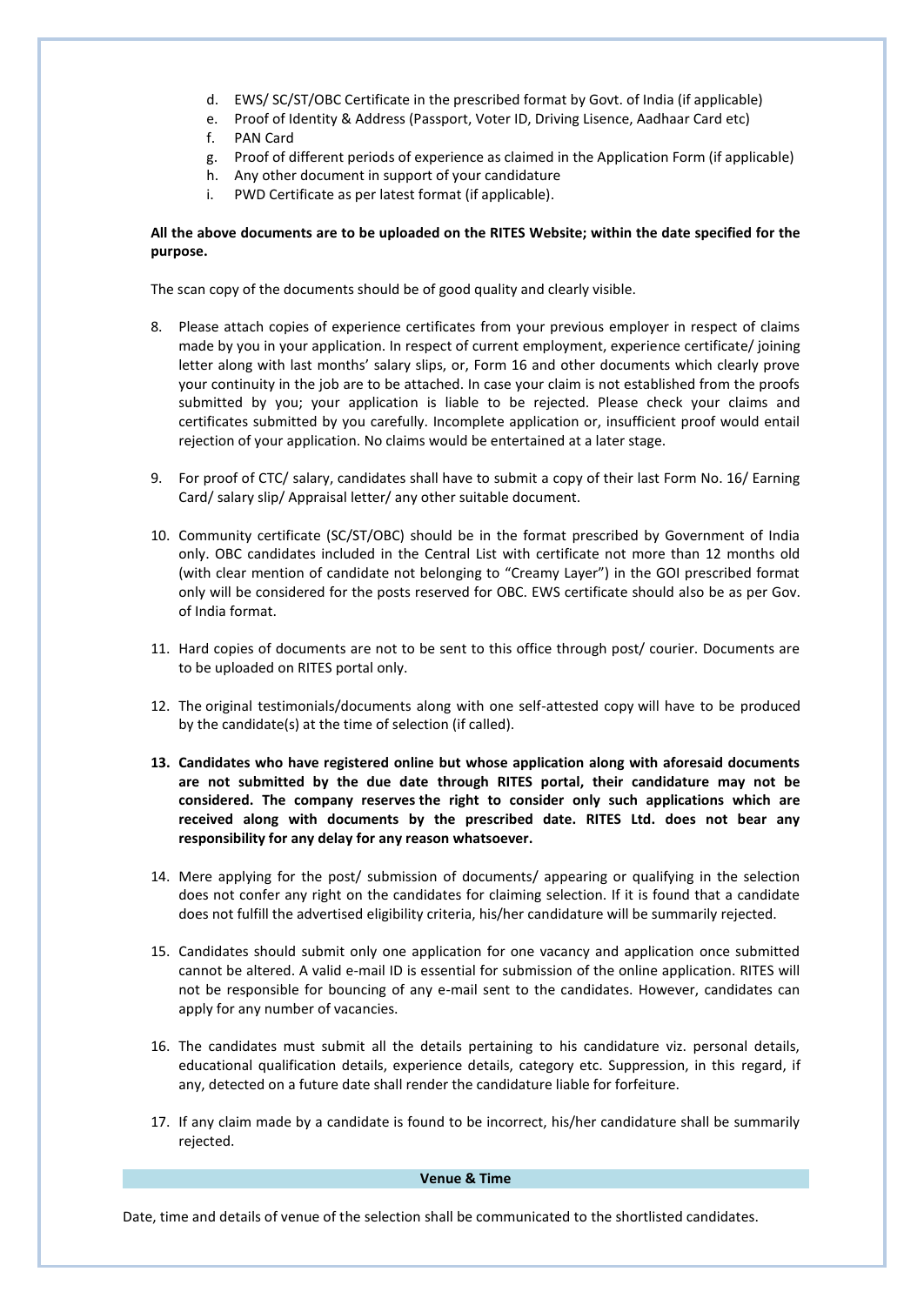### **Syllabus for VC No. 06/22**

**Petrology:** Igneous Rocks - Modes of occurrence, Textures and structures, Consolidation of Magmas, Origin, Classification; Sedimentary Rocks - Modes of formation, Textures and structures, Classification; Metamorphic Rocks - Agents, Processes, Depth zones, Zones of Progressive Metamorphism, Facies, Textures, Structures.

**Physical Geology:** Geological work of natural agencies - weathering of rocks and engineering considerations; Geological work of wind; Geological work of Running Water; The Concept of Isostasy; Geomorphic Processes and associated Landforms: Fluvial, Glacial, Aeolian, Coastal and Karstic landforms.

**Structural Geology:** Concept of dip and strike, folds, fractures, faults, Shear zones, unconformity, bedding/foliation and lineation. Geologic/geomorphic criteria for recognition of faults. Lithological, Geomorphological and Structural maps. Preparation of Geological plan & section. Concept of rock deformation. Stress and Strain in rocks.

**Physiographic Features:** Mountains and Mountain Building; Volcanoes.

**Engineering Geology:** Geology of Dam Sites and Reservoirs; Geology of Bridge Sites; Geology of Tunnel Sites; Geological considerations and problems in Road and Railway Construction; Stability of Hill Slopes and Cuttings; Improvement of Sites: Rock Grouting, Back filling; Study of Geological Maps; Geological logging, In-situ & lab test of rock & soil including analysis of data; Preparation of geotechnical report of bridges & tunnels.

**Geological Investigation:** Objects of geological investigation; Method of investigations; Surface and Subsurface methods; Geophysical methods: Electrical methods& Seismic methods.

#### **Stratigraphy:**

Stratigraphic principles and correlation; Evolution of Geological Time Scale. **Remote Sensing and GIS:**

Fundamental concepts of remote sensing; Visual interpretation of satellite imageries; Preparation of thematic map using Remote Sensing & GIS techniques.

### **Ground Water Hydrology**

Occurrence of Groundwater: Origin and Age of Groundwater, Rock Properties Affecting Groundwater, Zone of Aeration, Zone of Saturation, Geologic Formations as Aquifers, Types of Aquifers.